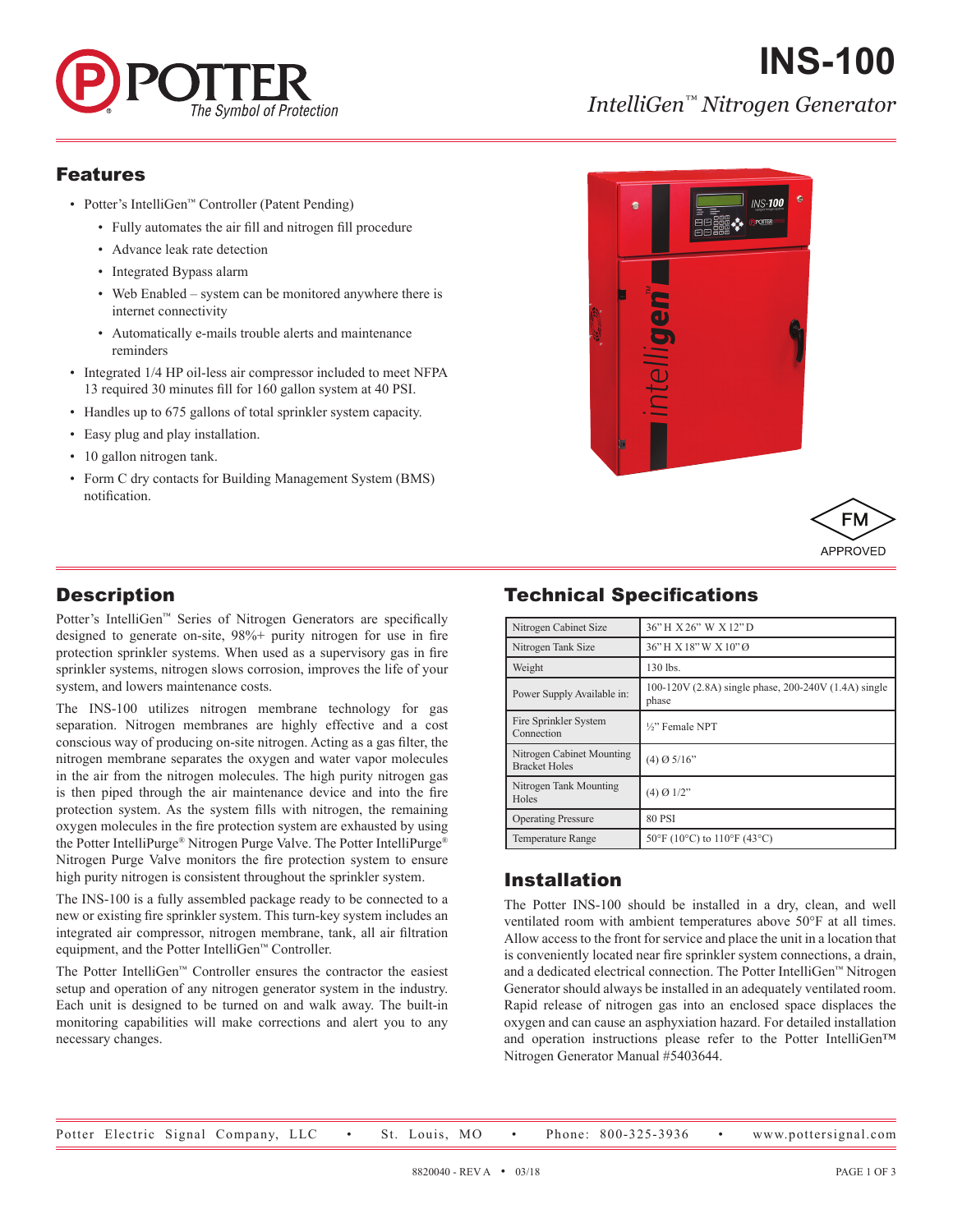

## Cabinet Dimensions